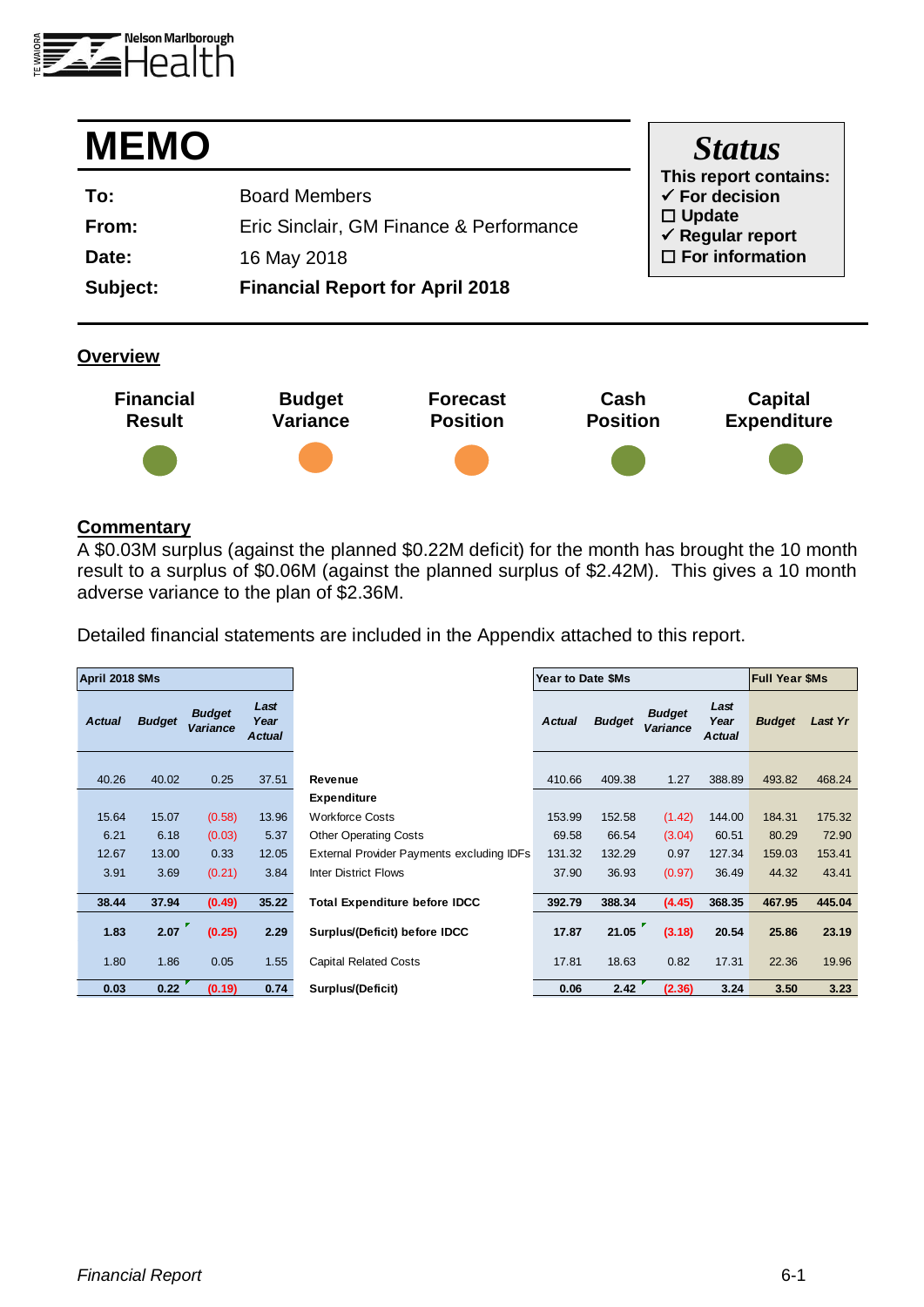



### **Key messages for the month**

- NMH continues to report a small surplus position however we remain adverse to the plan. This means we continue as one of only two DHBs to report a surplus position.
- Key points to note with the financial results for the month:
	- o The areas causing the adverse variance remain the same as in previous months, namely medical workforce, nursing workforce, clinical supplies, hospital and community pharmaceuticals, air ambulance and inter district flows (IDFs).
	- o With the continued delay in coding from other DHBs and the results of the current trend in IDFs I have accrued a further \$200k of expense into the IDF line in April. This brings the total provision for an IDF overspend to \$900k for the 10-month period.

Eric Sinclair **GM Finance and Performance**

#### **RECOMMENDATIONS:**

### **THAT THE BOARD RECEIVES THE FINANCIAL REPORT.**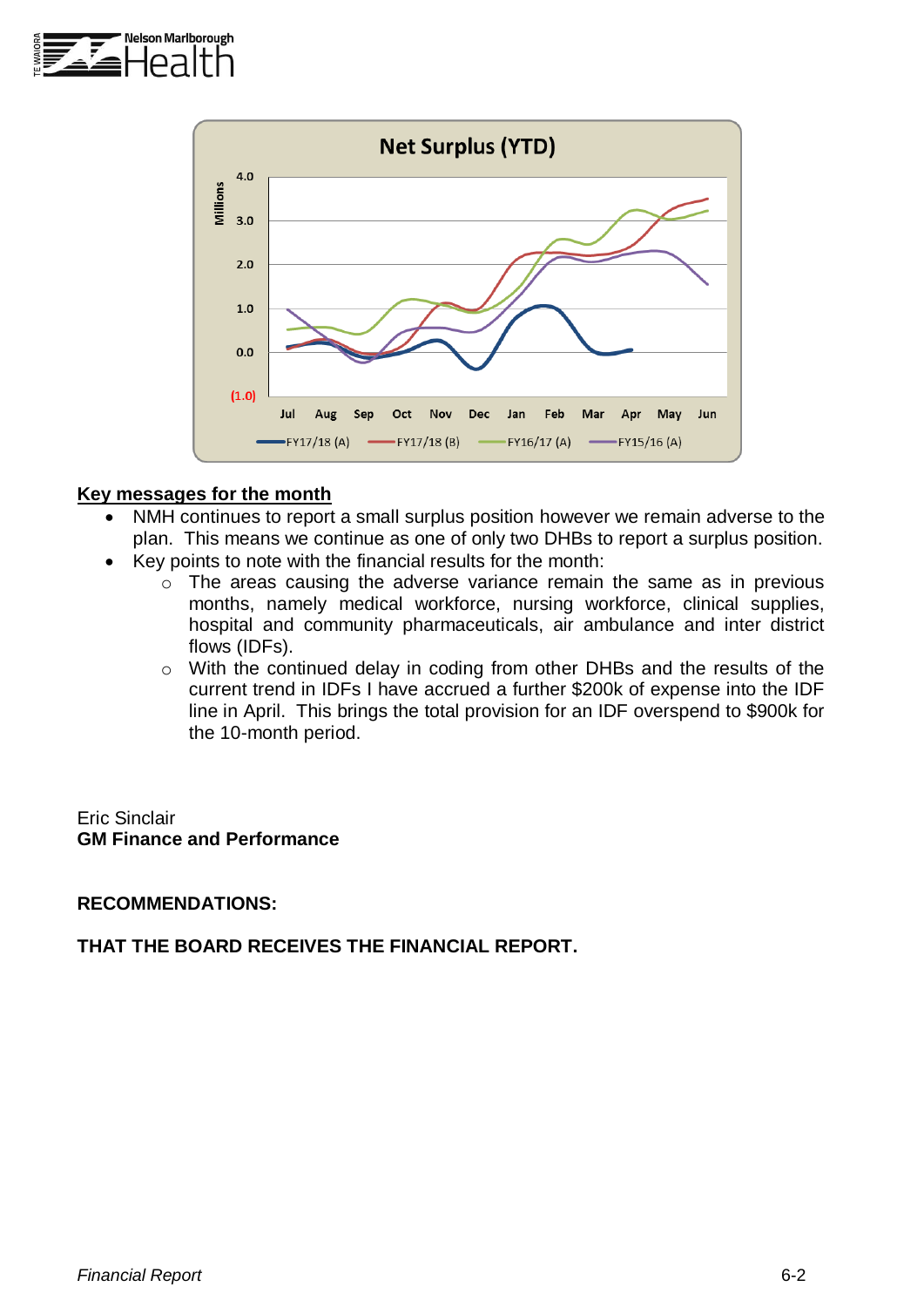

# **Appendix A – Detailed Financial Statements**

### *Statement of Financial Performance*

| April 2018 \$000s |               |                                  |                        |                                                  | Year to Date \$000s |               |                           |                               | Full Year \$000s |          |
|-------------------|---------------|----------------------------------|------------------------|--------------------------------------------------|---------------------|---------------|---------------------------|-------------------------------|------------------|----------|
| <b>Actual</b>     | <b>Budget</b> | <b>Budget</b><br><b>Variance</b> | Last<br>Year<br>Actual |                                                  | <b>Actual</b>       | <b>Budget</b> | <b>Budget</b><br>Variance | Last<br>Year<br><b>Actual</b> | <b>Budget</b>    | Last Yr  |
|                   |               |                                  |                        | Revenue                                          |                     |               |                           |                               |                  |          |
| 36,047            | 35,681        | 366                              | 33,301                 | MOH devolved funding                             | 367,693             | 366,182       | 1,511                     | 347,893                       | 442,001          | 418,471  |
| 2,016             | 2,093         | (77)                             | 1,947                  | MOH non-devolved funding                         | 19,226              | 19,702        | (476)                     | 18,193                        | 23,530           | 22,090   |
| 1,209             | 1,273         | (64)                             | 1,159                  | Other government & DHBs                          | 13,264              | 13,334        | (69)                      | 12,589                        | 16,007           | 15,243   |
| 991               | 969           | 22                               | 1,102                  | Other income                                     | 10,474              | 10,166        | 308                       | 10,215                        | 12,278           | 12,433   |
| 40,263            | 40,017        | 247                              | 37,509                 | <b>Total Revenue</b>                             | 410,658             | 409,384       | 1,274                     | 388,890                       | 493,817          | 468,237  |
|                   |               |                                  |                        | Expenditure                                      |                     |               |                           |                               |                  |          |
| 15,218            | 14,965        | (253)                            | 13,541                 | <b>Employed Workforce</b>                        | 150,810             | 151,494       | 683                       | 140,715                       | 183,000          | 171,259  |
| 424               | 101           | (322)                            | 417                    | <b>Outsourced Workforce</b>                      | 3,180               | 1,081         | (2,099)                   | 3,287                         | 1,306            | 4,060    |
| 15,642            | 15,066        | (575)                            | 13,959                 | <b>Total Workforce</b>                           | 153,990             | 152,575       | (1, 415)                  | 144,002                       | 184,306          | 175,319  |
| 1,306             | 1,285         | (21)                             | 943                    | <b>Outsourced Services</b>                       | 13,407              | 13,197        | (210)                     | 9,128                         | 15,875           | 10,561   |
| 2,978             | 2,654         | (324)                            | 2,463                  | <b>Clinical Supplies</b>                         | 31,069              | 28,084        | (2,986)                   | 28,572                        | 34,028           | 35,623   |
| 1,930             | 2,246         | 317                              | 1,966                  | <b>Non-Clinical Supplies</b>                     | 25,100              | 25,260        | 160                       | 22,807                        | 30,390           | 26,718   |
| 12,673            | 12,999        | 325                              | 12,049                 | <b>External Provider Payments excluding IDFs</b> | 131,322             | 132,287       | 966                       | 127,345                       | 159,033          | 153,409  |
| 3,907             | 3,693         | (213)                            | 3,838                  | <b>Inter District Flows</b>                      | 37,902              | 36,934        | (968)                     | 36,493                        | 44,321           | 43,412   |
| 38,435            | 37,943        | (492)                            | 35,217                 | <b>Total Expenditure before IDCC</b>             | 392,791             | 388,337       | (4, 454)                  | 368,347                       | 467,953          | 445,043  |
| 1,828             | 2,074         | (245)                            | 2,291                  | Surplus/(Deficit) before IDCC                    | 17,867              | 21,047        | (3, 180)                  | 20,543                        | 25,864           | 23,194   |
| 29                | 19            | (9)                              | 22                     | <b>Interest Expense</b>                          | 290                 | 209           | (81)                      | 1,860                         | 252              | 1,914    |
| 993               | 1,058         | 65                               | 947                    | Depreciation                                     | 9,704               | 10,625        | 921                       | 9,691                         | 12,757           | 11,631   |
| 780               | 780           | (1)                              | 579                    | Capital Charge                                   | 7,815               | 7,796         | (19)                      | 5,757                         | 9,355            | 6,418    |
| 1,802             | 1,857         | 55                               | 1,548                  | <b>Total IDCC</b>                                | 17,809              | 18,630        | 821                       | 17,308                        | 22,364           | 19,964   |
| 27                | 217           | (190)                            | 744                    | Surplus/(Deficit) after IDCC                     | 58                  | 2,417         | (2, 359)                  | 3,236                         | 3,500            | 3,230    |
|                   |               |                                  |                        |                                                  |                     |               |                           |                               |                  |          |
| (2, 193)          | 181           | (2, 374)                         | (379)                  | Funder                                           | 7,523               | 8,900         | (1, 377)                  | 2,948                         | 12,977           | 4,560    |
| 38                | 37            | 1                                | (0)                    | Governance                                       | 499                 | 326           | 173                       | (15)                          | 348              | (115)    |
| 2,182             | (1)           | 2,183                            | 1,123                  | Provider                                         | (7,963)             | (6,809)       | (1, 154)                  | 302                           | (9, 824)         | (1, 215) |
| 27                | 217           | (190)                            | 744                    | Surplus/(Deficit)                                | 58                  | 2,417         | (2, 359)                  | 3,236                         | 3,500            | 3,230    |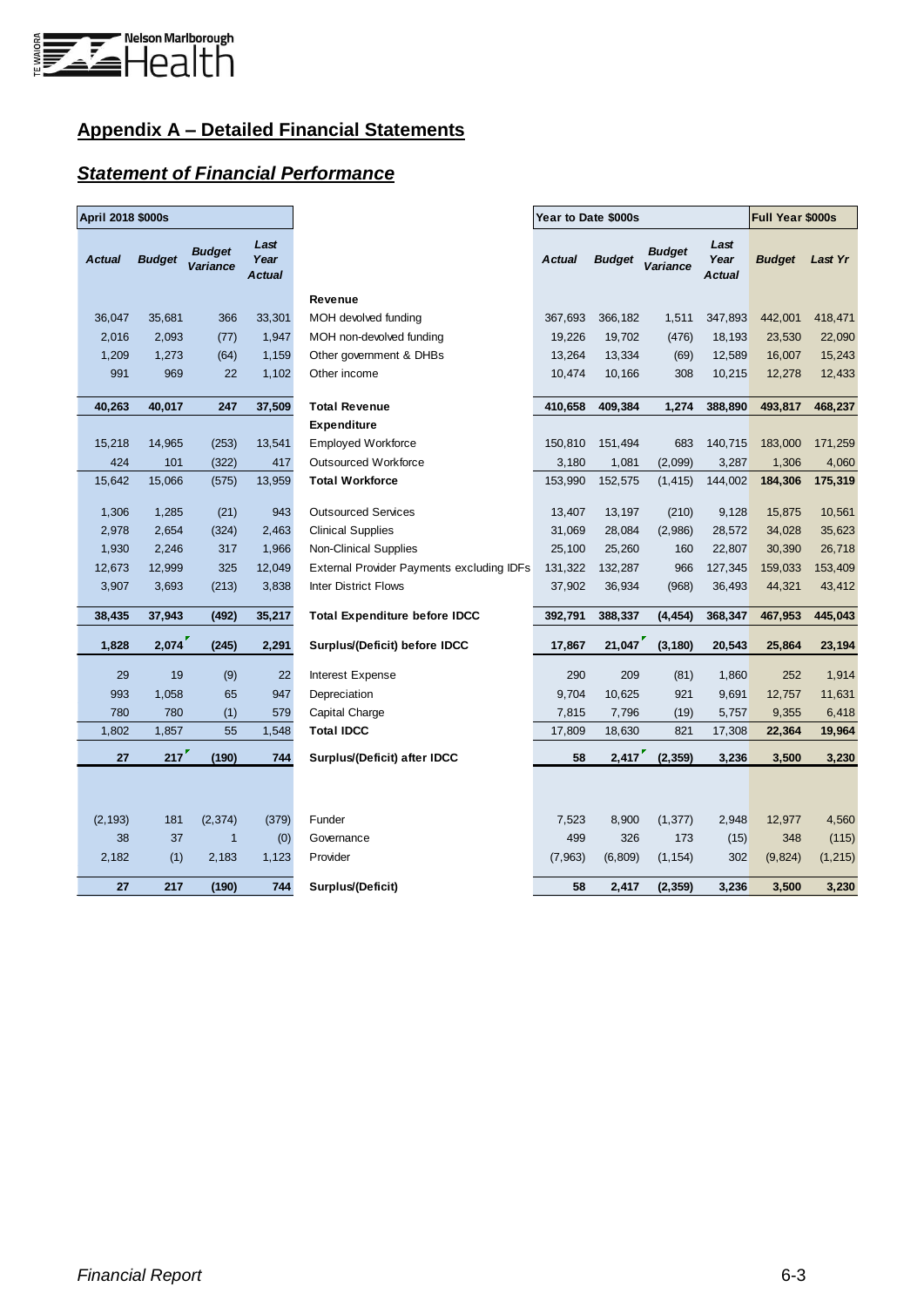

## *Financial Performance by Division*

| April 2018 \$000s |               |                           |                               |  |  |  |  |  |  |
|-------------------|---------------|---------------------------|-------------------------------|--|--|--|--|--|--|
| <b>Actual</b>     | <b>Budget</b> | <b>Budget</b><br>Variance | Last<br>Year<br><b>Actual</b> |  |  |  |  |  |  |
| 36,871            | 36,474        | 398                       | 34,106                        |  |  |  |  |  |  |
| 354               | 363           | (10)                      | 354                           |  |  |  |  |  |  |
| 25,523            | 22,781        | 2,742                     | 21,647                        |  |  |  |  |  |  |
| (22, 485)         | (19,601)      | (2,884)                   | (18, 598)                     |  |  |  |  |  |  |
| 40,263            | 40,017        | 247                       | 37,509                        |  |  |  |  |  |  |
|                   |               |                           |                               |  |  |  |  |  |  |
| 39,065            | 36,293        | (2, 772)                  | 34,485                        |  |  |  |  |  |  |
| 315               | 326           | 11                        | 354                           |  |  |  |  |  |  |
| 23,341            | 22,782        | (559)                     | 20,524                        |  |  |  |  |  |  |
| (22, 485)         | (19,601)      | 2,884                     | (18, 598)                     |  |  |  |  |  |  |
| 40,237            | 39,800        | (437)                     | 36,766                        |  |  |  |  |  |  |
|                   |               |                           |                               |  |  |  |  |  |  |
| (2, 193)          | 181           | (2, 374)                  | (379)                         |  |  |  |  |  |  |
| 38                | 37            | 1                         | (0)                           |  |  |  |  |  |  |
| 2,182             | (1)           | 2,183                     | 1,123                         |  |  |  |  |  |  |
| 27                | 217           | (190)                     | 744                           |  |  |  |  |  |  |

| April 2018 \$000s |               |                                  |                               |                                       | Year to Date \$000s |               | Full Year \$000s          |                               |               |            |
|-------------------|---------------|----------------------------------|-------------------------------|---------------------------------------|---------------------|---------------|---------------------------|-------------------------------|---------------|------------|
| <b>Actual</b>     | <b>Budget</b> | <b>Budget</b><br><b>Variance</b> | Last<br>Year<br><b>Actual</b> |                                       | <b>Actual</b>       | <b>Budget</b> | <b>Budget</b><br>Variance | Last<br>Year<br><b>Actual</b> | <b>Budget</b> | Last Yr    |
|                   |               |                                  |                               | <b>Revenue</b>                        |                     |               |                           |                               |               |            |
| 36,871            | 36.474        | 398                              | 34,106                        | Funds                                 | 376.127             | 374.130       | 1,997                     | 355,687                       | 451,541       | 427,945    |
| 354               | 363           | (10)                             | 354                           | Governance and Funding Administration | 3,559               | 3,574         | (14)                      | 3,563                         | 4,281         | 4,270      |
| 25,523            | 22,781        | 2,742                            | 21,647                        | Provider                              | 230,352             | 227,691       | 2.662                     | 218.541                       | 273,208       | 262,585    |
| (22, 485)         | (19,601)      | (2,884)                          | (18, 598)                     | Eliminations                          | (199, 380)          | (196, 010)    | (3,370)                   | (188,900)                     | (235, 212)    | (226, 563) |
| 40,263            | 40,017        | 247                              | 37,509                        | <b>Total Revenue</b>                  | 410.658             | 409,384       | 1,274                     | 388,890                       | 493.817       | 468,237    |
|                   |               |                                  |                               | <b>Expenditure</b>                    |                     |               |                           |                               |               |            |
| 39,065            | 36.293        | (2, 772)                         | 34,485                        | Funds                                 | 368.604             | 365.230       | (3, 374)                  | 352,738                       | 438,565       | 423,385    |
| 315               | 326           | 11                               | 354                           | Governance and Funding Administration | 3,061               | 3,247         | 187                       | 3.578                         | 3,933         | 4,385      |
| 23,341            | 22.782        | (559)                            | 20,524                        | Provider                              | 238.315             | 234,500       | (3,816)                   | 218,239                       | 283,032       | 263,800    |
| (22, 485)         | (19,601)      | 2,884                            | (18, 598)                     | Eliminations                          | (199, 380)          | (196, 010)    | 3,370                     | (188,900)                     | (235, 212)    | (226, 563) |
| 40,237            | 39,800        | (437)                            | 36,766                        | <b>Total Expenditure</b>              | 410,600             | 406,967       | (3,633)                   | 385,655                       | 490,317       | 465,006    |
|                   |               |                                  |                               | <b>Net Contribution</b>               |                     |               |                           |                               |               |            |
| (2, 193)          | 181           | (2, 374)                         | (379)                         | Funds                                 | 7,523               | 8,900         | (1, 377)                  | 2,948                         | 12,977        | 4,560      |
| 38                | 37            | 1                                | (0)                           | Governance and Funding Administration | 499                 | 326           | 173                       | (15)                          | 348           | (115)      |
| 2,182             | (1)           | 2,183                            | 1,123                         | Provider                              | (7,963)             | (6, 809)      | (1, 154)                  | 302                           | (9,824)       | (1, 215)   |
| 27                | 217           | (190)                            | 744                           | <b>Net Surplus/(Deficit)</b>          | 58                  | 2,417         | (2, 359)                  | 3,236                         | 3,500         | 3,230      |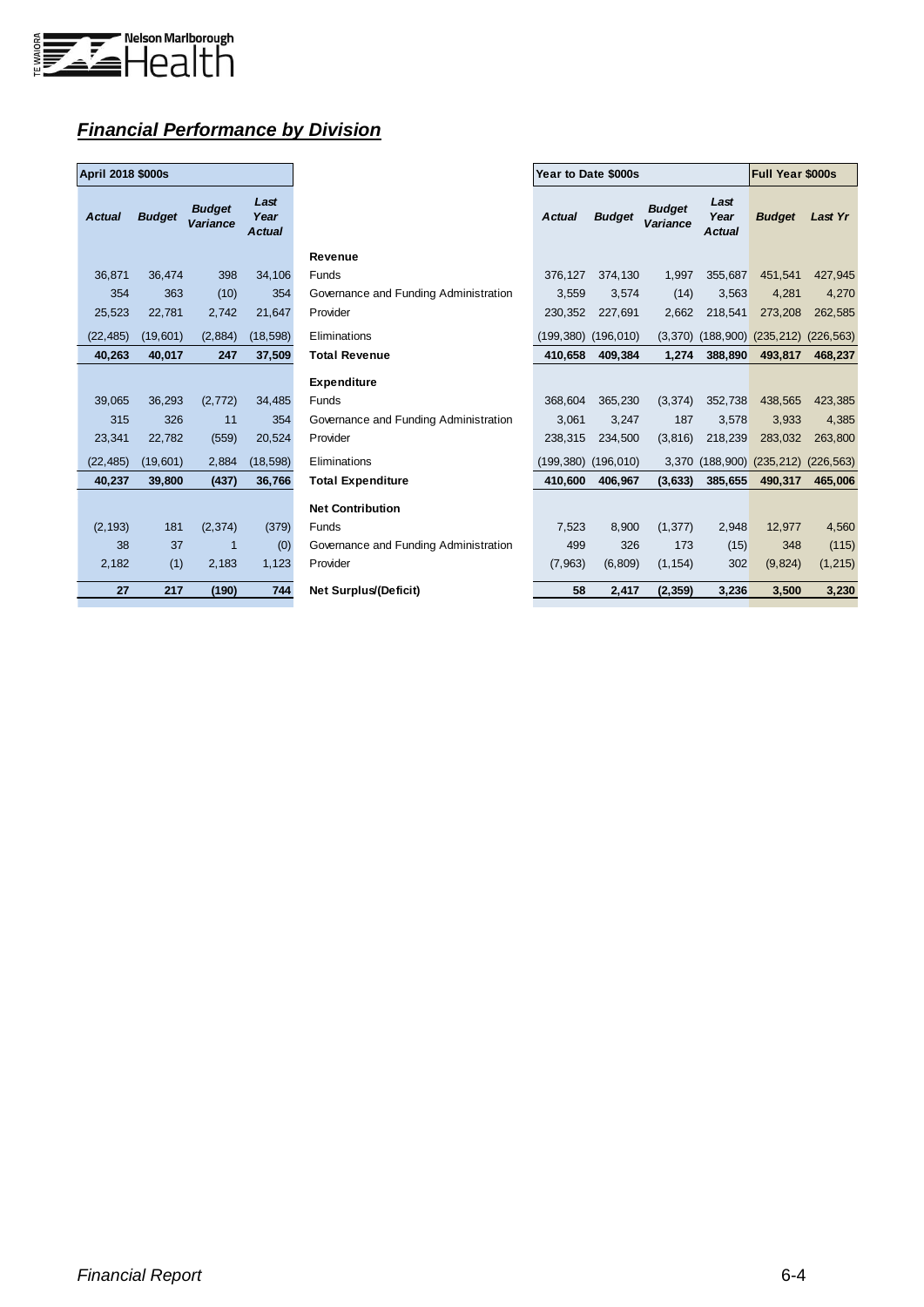

# *Statement of Financial Position*

|                                 | <b>June 2017</b> | Apr           | Apr           |                | <b>Annual</b> |
|---------------------------------|------------------|---------------|---------------|----------------|---------------|
| \$000s                          | <b>Actual</b>    | <b>Actual</b> | <b>Budget</b> | Variance       | <b>Budget</b> |
| <b>Current Assets</b>           |                  |               |               |                |               |
| <b>Bank</b>                     | 21,561           | 35,496        | 28,334        | 7,162          | 30,156        |
| Deposits > 3 months             | 19,301           | 19,950        | 18,950        | 1,000          | 18,950        |
| Debtors & Prepayments           | 18,140           | 18,223        | 15,000        | 3,223          | 15,000        |
| <b>Stock</b>                    | 2,700            | 2,741         | 2,770         | (29)           | 2,770         |
| <b>Assets Held for Sale</b>     | 465              | 465           | 191           | 274            | 465           |
| <b>Current Assets</b>           | 62,167           | 76,875        | 65,245        | 11,630         | 67,341        |
| <b>Current Liabilities</b>      |                  |               |               |                |               |
| <b>Creditors</b>                | 28,534           | 40,119        | 29,805        | (10, 314)      | 29,804        |
| <b>Employee Entitlements</b>    | 33,201           | 37,978        | 32,000        | (5,978)        | 32,000        |
| Term Debt - Current Portion     | 477              | 487           | 500           | 13             | 500           |
| <b>Current Liabilities</b>      | 62,212           | 78,583        | 62,305        | (16, 278)      | 62,304        |
| <b>Working Capital</b>          | (46)             | (1,708)       | 2,940         | (4, 648)       | 5,037         |
| <b>Non Current Assets</b>       |                  |               |               |                |               |
| Property Plant and Equipment    | 171,589          | 172,829       | 169,809       | 3,020          | 168,227       |
| <b>Other Non Current Assets</b> | 3,881            | 3,955         | 3,985         | (30)           | 3,998         |
| <b>Non Current Assets</b>       | 175,470          | 176,784       | 173,794       | 2,990          | 172,225       |
|                                 |                  |               |               |                |               |
| <b>Employee Entitlements</b>    | 9,923            | 9,923         | 10,200        | 277            | 10,200        |
| <b>Term Debt</b>                | 8,663            | 8,255         | 7,300         | (955)          | 7,300         |
| <b>Non Current Liabilities</b>  | 18,586           | 18,178        | 17,500        | (678)          | 17,500        |
| <b>Net Assets</b>               | 156,838          | 156,897       | 159,234       | (2, 337)       | 159,762       |
| <b>Equity</b>                   |                  |               |               |                |               |
| Crown Equity                    | 83,015           | 83,015        | 83,014        | 1 <sup>1</sup> | 82,467        |
| <b>Revaluation Reserve</b>      | 53,213           | 53,213        | 53,213        | 0              | 53,213        |
| <b>Retained Earnings:</b>       |                  |               |               |                |               |
| General                         | 19,789           | 15,833        | 22,204        | (6, 371)       | 23,831        |
| <b>DSS</b>                      | (52)             | 48            | 432           | (384)          | 17            |
| <b>Mental Health</b>            | 873              | 4,788         | 371           | 4,417          | 234           |
| <b>Total Retained Earnings</b>  | 20,611           | 20,669        | 23,007        | (2, 338)       | 24,082        |
| <b>Total Crown Equity</b>       | 156,838          | 156,897       | 159,234       | (2, 337)       | 159,762       |